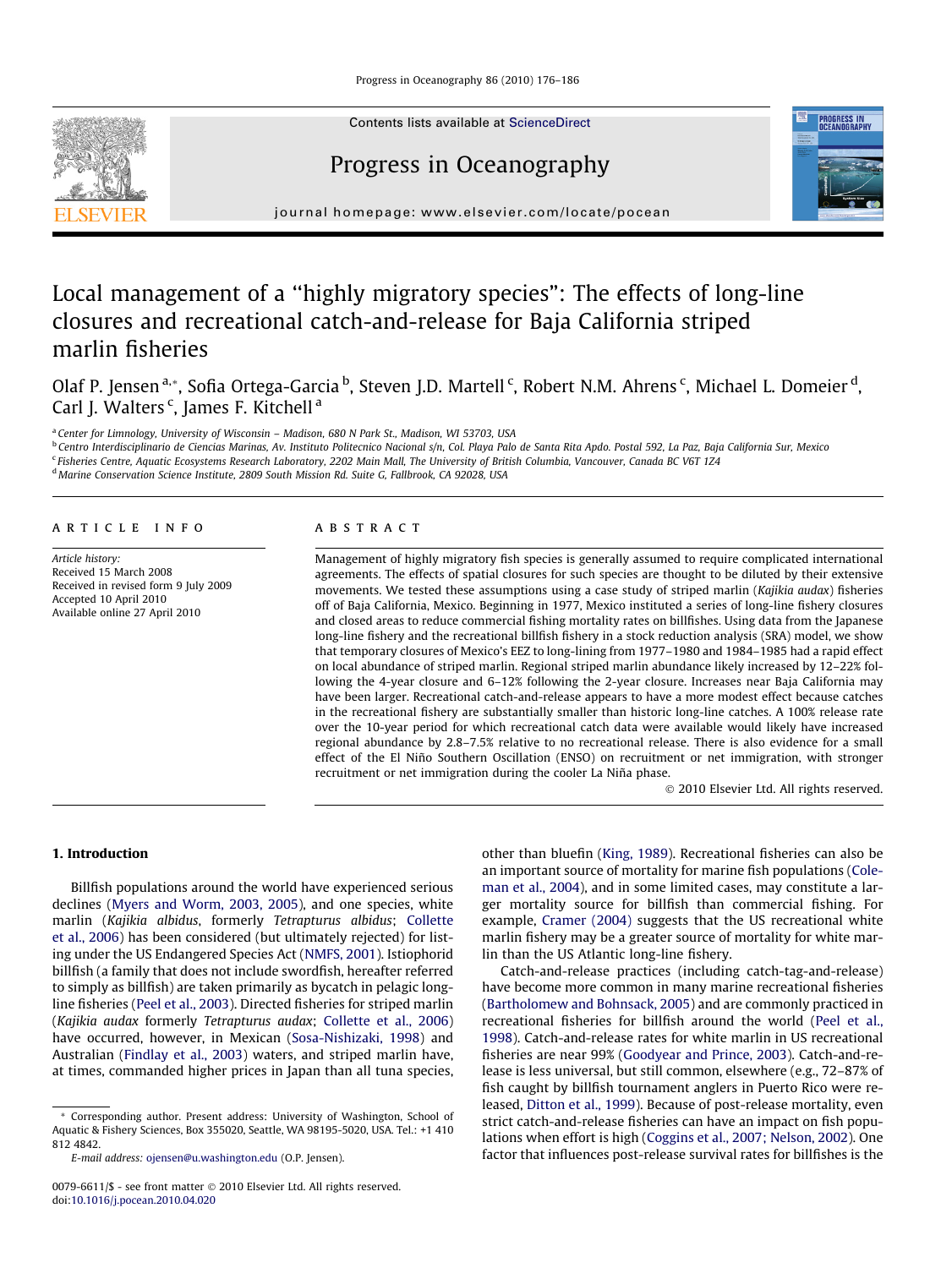type of fishing gear used (e.g., circle hooks vs. ''J" hooks), with estimates for recreational fisheries ranging from 65% to 100% [\(Pepper](#page-10-0)[ell and Davis, 1999; Domeier et al., 2003; Horodysky and Graves,](#page-10-0) [2005; Graves and Horodysky, 2009\)](#page-10-0). While the effects of hook type on post-release survival are increasingly well known [\(Cooke and](#page-9-0) [Suski, 2004\)](#page-9-0), the broader impact of recreational catch-and-release on fish populations is less well studied (but see [Pine et al., 2008\)](#page-10-0).

Concern about billfish population declines and conflict between recreational and commercial fisheries have led to the creation of areas closed to fishing by commercial long-liners in Mexico ([Sosa-Nishizaki, 1998\)](#page-10-0), Australia ([Findlay et al., 2003; Bromhead](#page-9-0) [et al., 2004\)](#page-9-0), and US waters of the Atlantic and Gulf of Mexico ([NMFS, 2000\)](#page-10-0). The impact of closed areas for highly migratory species such as billfishes is difficult to predict or even separate from other factors in retrospect. Most theoretical models of marine protected areas have concluded that high movement rates of adults result in decreased effectiveness of reserves [\(Gerber et al., 2003;](#page-9-0) [Walters et al., 2007](#page-9-0)). [Martell et al. \(2005\)](#page-10-0) found that the effect of marine protected areas on marlins depended on assumptions regarding the rates and drivers (random or fitness-based) of fish movements.

With the advent of pop-up satellite archival tag (PSAT) technology [\(Block et al., 1998\)](#page-9-0), we now know much more about the movement patterns of pelagic fish, including billfishes [\(Gunn et al.,](#page-9-0) [2003; Hoolihan, 2003; Prince et al., 2005; Domeier, 2006\)](#page-9-0). While many billfish species move freely across ocean basins, PSAT tracks from 46 striped marlins tagged off Baja California and tracked for an average of 98 days show relatively restricted movements ([Domeier, 2006](#page-9-0)). Such apparently limited movements provide the potential for effective conservation outside the framework of international management institutions, which are often slow to reach consensus on fishing restrictions ([Hilborn et al., 2005](#page-9-0)). Several analyses of striped marlin population dynamics in the southwest Pacific ([Campbell et al., 2002; Holdsworth et al., 2003; Langley](#page-9-0) [et al., 2006\)](#page-9-0) show evidence that changes in regional long-line fishing intensity can affect catch rates in nearby recreational fisheries. Despite the current interest in marine protected areas in general ([Lubchenco et al., 2002\)](#page-10-0), and the use of closed areas specifically for conservation of billfishes, we know of no empirical studies which have attempted to quantify the abundance of billfishes before and after spatial closures.

We used a retrospective analysis of striped marlin population dynamics to examine the impact of historical long-line fishery closures and recreational catch-and-release in the Eastern Tropical Pacific (ETP) near Mexico. A unique aggregation of striped marlin exists in this region with commercial and recreational catch rates higher than anywhere else in the world. A previous analysis of catch per unit of effort (CPUE) before and after a temporary closure of Mexican waters showed evidence of rapid recovery of marlin populations ([Squire and Au, 1990\)](#page-10-0). Genetic studies [\(McDowell](#page-10-0) [and Graves, 2008\)](#page-10-0) and tagging data ([Domeier, 2006\)](#page-9-0) suggest limited exchange between Baja California Sur (BCS) and other regions. Striped marlin are the target of a valuable recreational fishery in BCS ([Ditton and Stoll, 2003](#page-9-0)), and a catch-and-release ethic is developing among many anglers. Targeted commercial fishing for striped marlin is currently prohibited in Mexican waters, but they are caught as bycatch by long-line vessels targeting tuna and sharks. There has been pressure by long-line fishermen to reopen closed areas including a 50 nautical mile zone surrounding the coast established in 1984 and a Billfish Conservation Zone (BCZ) created in 1987 [\(Sosa-Nishizaki, 1998\)](#page-10-0). The goal of this analysis is to assess the effects on regional striped marlin abundance of commercial long-line closures and recreational catch-release within Mexican waters. If unilateral action to reduce billfish mortality can have an appreciable effect on abundance – and, by extension, catch rates in the valuable recreational fishery – there is greater incentive for Mexico to pursue billfish conservation independent of international institutions.

#### 2. Materials and methods

#### 2.1. Catch and effort time series and fishery history

In 1976, Mexico asserted a claim to a 200 nautical mile Exclusive Economic Zone ([Sosa-Nishizaki, 1998\)](#page-10-0). Japanese long-line vessels, which had been targeting striped marlin near the southern tip of Baja California since 1964 ([ISC, 2006](#page-10-0)), were forced offshore by early 1977 when Mexico began enforcing the EEZ ([Squire and Au,](#page-10-0) [1990](#page-10-0)). The catch of striped marlin in this region, which at its height in the late 1960s, had accounted for 30–50% of the total global Japanese long-line catch of striped marlin, dropped dramatically ([Fig. 1\)](#page-2-0). By 1980, the first Mexican and joint venture long-line vessels began operating in Mexico's EEZ. Raw CPUE trends before and after this temporary de facto closure of the long-line fishery in Mexican waters show evidence of a recovery ([Squire and Au,](#page-10-0) [1990](#page-10-0)). The long-line CPUE trends examined by [Squire and Au](#page-10-0) [\(1990\)](#page-10-0) support their ''core area" hypothesis; however, as with all analyses of raw CPUE ([Sibert et al., 2006\)](#page-10-0), it is not clear how much of this increase can be explained by changes in abundance rather than variability due to observation error or changes in oceanographic conditions. In particular, striped marlin recreational catch rates off of Baja California are known to vary with sea surface temperature (SST; [Ortega-Garcia et al., 2003\)](#page-10-0), and observations of striped marlin as far north as the coast of Washington and Oregon have been reported during El-Niño events [\(Pearcy, 2002](#page-10-0)).

During the 1980s, striped marlin catch by Japanese long-line vessels fluctuated and began to be replaced by catches from other nations [\(Fig. 1](#page-2-0)) including a Mexican commercial long-line fishery targeting billfishes ([Sosa-Nishizaki, 1998](#page-10-0)). From the spring of 1984 to the fall of 1985, the permits allowing long-line vessels to operate within Mexico's EEZ were withheld [\(Squire and Au,](#page-10-0) [1990](#page-10-0)) providing another de facto fishery closure. Mexican long-line vessels have been officially prohibited from targeting billfish since 1990, however incidental catches of billfish taken while legally targeting sharks and tunas can still be sold [\(Sosa-Nishizaki, 1998\)](#page-10-0). Catch ([Fig. 1](#page-2-0)) and catch rates ([Fig. 2\)](#page-2-0) in the long-line and recreational fisheries show evidence of a rebound in the mid to late 1990s after lows in the early 1990s. A number of changes to the recreational and commercial fishing regulations in the early 1990s ([Sosa-Nishizaki, 1998](#page-10-0)) make it difficult to attribute this spike to a specific management action.

A recreational fishery for striped marlin off Baja California has existed at least since the 1930s [\(Sosa-Nishizaki, 1998](#page-10-0)). Anecdotal reports suggest that catch-and-release is becoming more common in this fishery, and current release rates are roughly estimated at 75% [\(ISC, 2006\)](#page-10-0). Survival rates of striped marlin released in the recreational fishery depend on the type of fishing gear used, but are on average approximately 75% [\(Domeier et al., 2003](#page-9-0)). We assumed that 50% of the recorded annual recreational catch was killed (i.e., 75% release rate multiplied by 75% post-release survival rate). Since the recreational catch is low relative to peak commercial harvests, parameter estimates were insensitive to assumptions regarding historical release rates.

We used a commercial and a recreational CPUE time series as indices of striped marlin relative abundance. For the commercial time series, we used Japanese long-line CPUE ([Fig. 2\)](#page-2-0) from 1963 to 1998 within the five  $5^\circ$  latitude by  $5^\circ$  longitude grid cells (5  $\times$  5 cells) near the southern tip of Baja California ([Fig. 3](#page-3-0)). Striped marlin catch rates in this region are typically around 20 times higher than elsewhere in the North Pacific ([ISC, 2006](#page-10-0)), and CPUE trends for such a small region are less sensitive to changes in the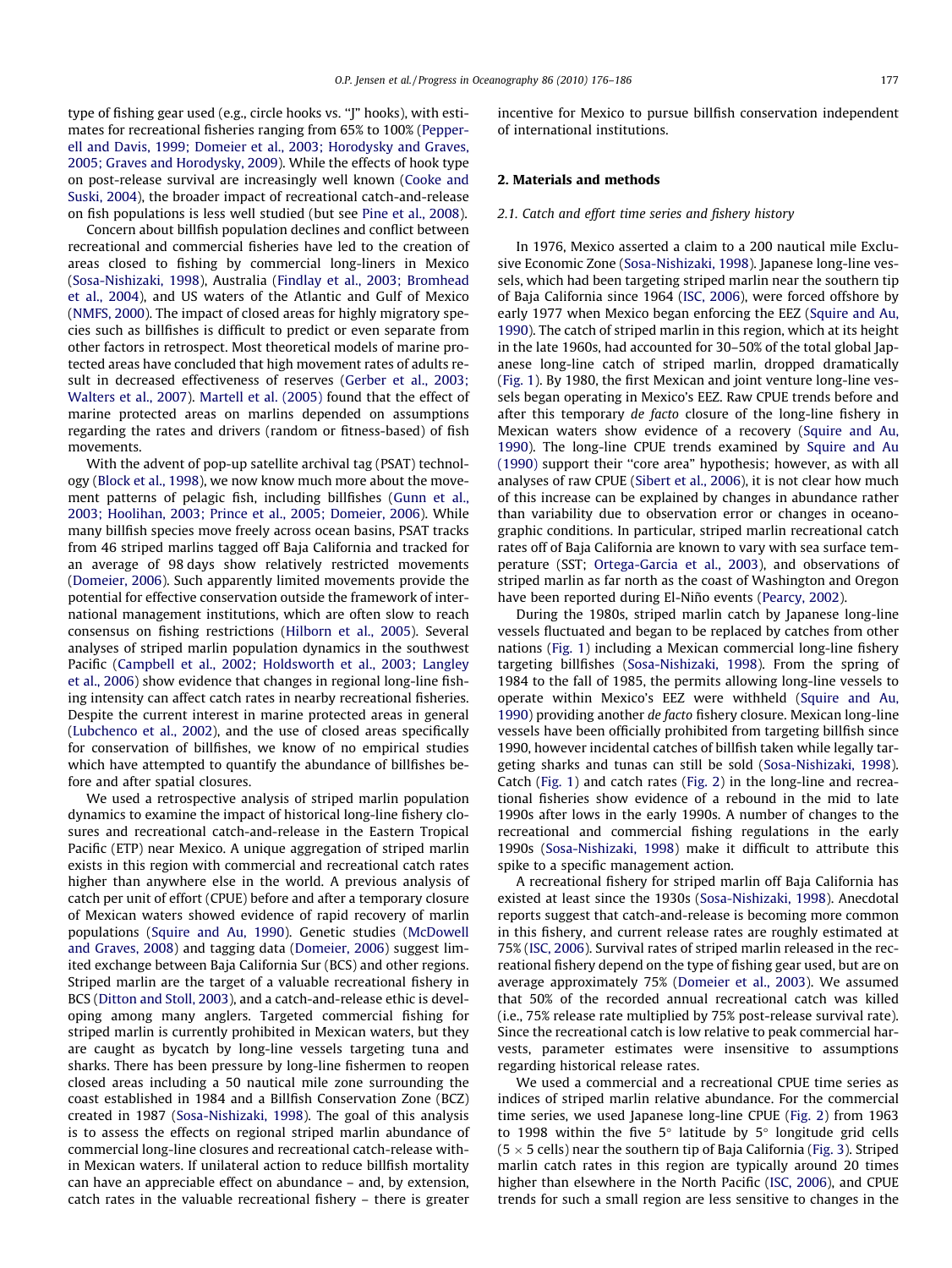<span id="page-2-0"></span>

Fig. 1. Catch of striped marlin (1000s of individuals) for the Japanese long-line fleet (solid line and filled diamonds), all long-line fleets combined (thick line), and the recreational fleet based in Cabo San Lucas (open squares and dotted line; [Ortega-Garcia et al., 2003](#page-10-0)).



Fig. 2. Catch per unit of effort (CPUE) from the International Billfish Angler Survey (IBAS, filled diamonds, solid line) of anglers fishing near Baja California and catch per unit of standardized effort from the Japanese long-line fishery (open triangles, dotted line) averaged over the five grid cells near Baja California shown in [Fig. 3](#page-3-0) using the spatial backfilling method of [Walters \(2003\).](#page-10-0)

spatial distribution of fishing effort. Assuming effort is distributed at random within a 5  $\times$  5 cell or strata, [Walters \(2003\)](#page-10-0) suggests a more appropriate abundance index can be derived by treating the catch rate data as a random stratified sample. A relative abundance index for the study area in each year was calculated as the spatially weighted average of strata catch rates. [Walters \(2003\)](#page-10-0) notes that catch rate information is required for all spatial areas for all times, requiring estimates of catch rate to be made for those areas not fished. Prior to fishing within a cell, catch rate was assumed to be the average of the first three catch rates observed in that cell. Once an area received no further effort, catch rate was assumed to be the last observed catch rate. To prevent bias due to seasonal variation in effort distribution, the ''spatial filling" and averaging method was performed for each quarter and the final relative abundance trend was estimated as the average of quarterly

trends. The only information that was available to correct for potential changes in fishing power due to hook depth was the mean hooks per basket. Using gear configuration information available in [Bigelow et al. \(2006\)](#page-9-0) to estimate mainline, leader and float-line lengths, hook depth was estimated using catenary algorithms [\(Su](#page-10-0)[zuki et al., 1977](#page-10-0)) and reduced by 20% to account for gear shoaling ([Bigelow et al., 2006\)](#page-9-0). Using coefficients available in [Ward and](#page-10-0) [Myers \(2005\)](#page-10-0) relating hook depth to striped marlin catchability, we standardized (relative to 1950) catch rate in each  $5 \times 5$  cell for changes in hook depth resulting from changes in the number of hooks per basket. Despite this correction for changes in hook depth, other changes in fishing methods may have resulted in changes in catchability over the time series. CPUE time series cannot be adjusted for such potential changes without detailed, set-level data, which were not available for this analysis.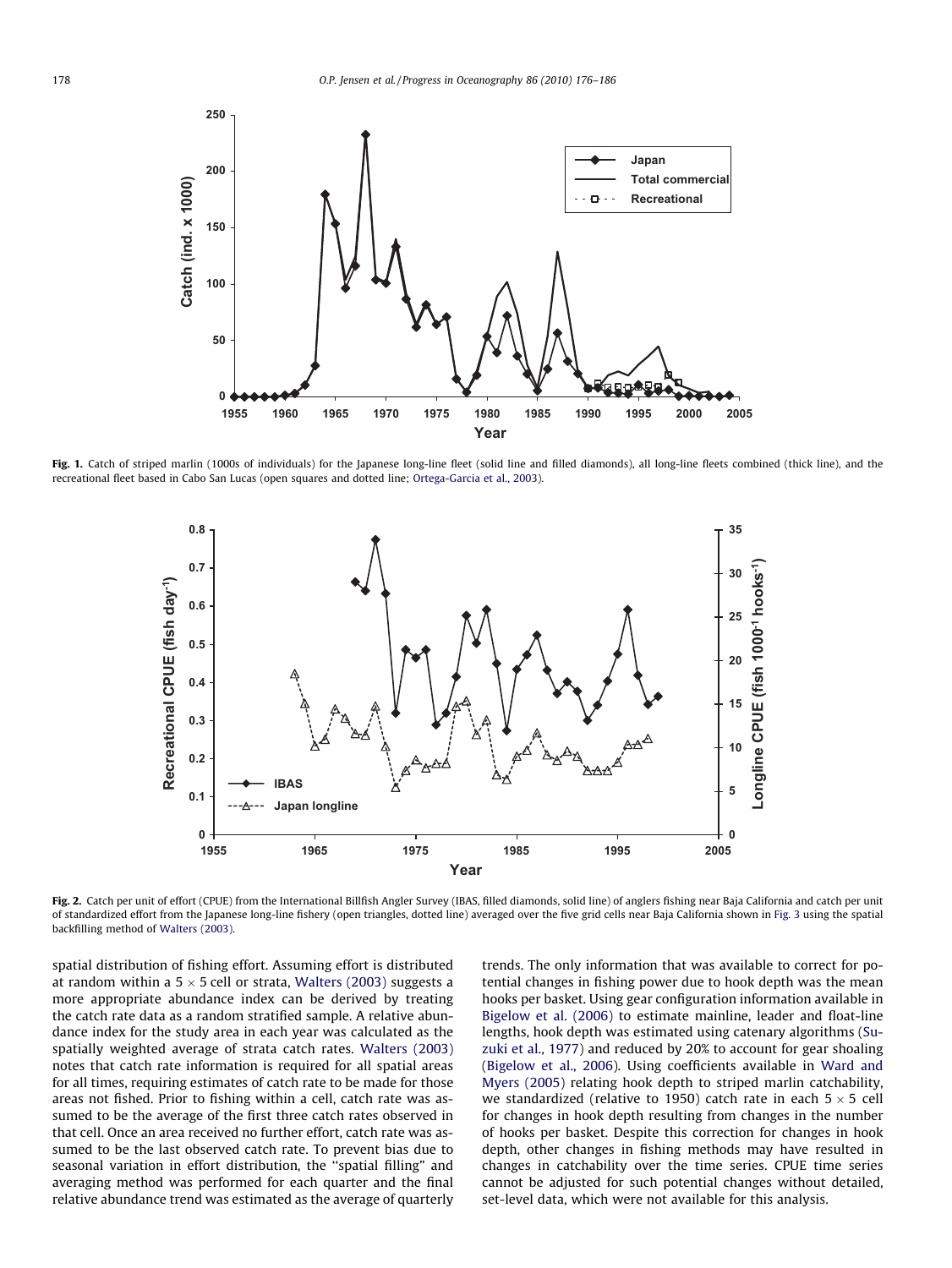<span id="page-3-0"></span>

Fig. 3. Striped marlin catch per unit of effort (CPUE, number of individuals 1000 hooks<sup>-1</sup>) from the Japanese long-line fishery averaged over the period 1964–1975. Also shown are Mexico's 50 nautical mile zone (gray), billfish conservation zone (BCZ, black and white dashed), and 200 nautical mile exclusive economic zone (EEZ, black dashed); the study area for the population model (yellow); and the five grid cells near the tip of Baja California from which the commercial CPUE time series was developed (CPUE area, purple). Geolocations (>38 days post-release) of striped marlin tagged with pop-up satellite archival tags (PSAT) are also shown (data from [Domeier, 2006](#page-9-0)).

We used CPUE from a survey of recreational billfish anglers ([Fig. 2\)](#page-2-0) as an additional index of abundance. The International Billfish Angler Survey is a mail survey of billfish anglers administered by the National Marine Fisheries Service – Southwest Fisheries Science Center (NMFS–SWFSC) that provides annual catch and effort data by species and region since 1969 [\(Squire, 1987](#page-10-0)). Participating anglers are asked to return a mail-in card each year with totals by quarter and location for the number of days they fished for billfish and their catch by species. We used this catch and effort data for the ''Baja California" and ''Mazatlan" regions combined. There was a significant correlation (Pearson  $r = 0.65$ ,  $p < 0.001$ ) between the recreational and commercial CPUE time series. Port sampling of recreational catch and effort has only been conducted in Cabo San Lucas since 1990, making a port sample CPUE time series too short to be used in this analysis.

While the two indices of abundance are derived from catch and effort within a small area near the tip of Baja California, the population model is based on a larger study area that surrounds this region (Fig. 3). The study area was roughly delineated based on Japanese long-line CPUE patterns to include the entire area of contiguous high striped marlin catch rates. The constraints on the size of the study area were: (1) that it be small enough that the CPUE trends from the area of directed striped marlin fishing are likely to be representative of population dynamics of the entire study area and (2) that it be large enough so that fishery removals within the study area can have an observable impact on population dynamics within the study area. For smaller areas, the population dynamics are likely to be dominated by immigration and emigration rather than local removals and recruitment. In our population models, we explored three scenarios that represent varying degrees of potential immigration and emigration between the study area and surrounding waters.

## 2.2. Estimation of population trajectory using stock reduction analysis

We used a stock reduction analysis (SRA) model to estimate abundance trends and population dynamics parameters for striped marlin within the study area from 1953 to 2002. SRAs can be used with a time series of fishery removals (catch) and a time series of relative abundance to estimate how large and productive a stock must have been for the observed removals to result in the observed changes in relative abundance. The term SRA refers to the general approach of treating catch as a known removal from the population rather than a quantity to be predicted by the model. This approach is also known as conditioning on catch and does not imply a specific population model. Although SRAs have traditionally been used in a deterministic framework [\(Kimura and Tagart, 1982; Kim](#page-10-0)[ura et al., 1984](#page-10-0)), they can also be applied in a stochastic context ([Walters et al., 2006\)](#page-10-0), where distributions, rather than single values, are estimated for each of the model parameters and some process error is admitted in the stock-recruitment relationship. The process error is typically incorporated in the form of annual "recruitment" deviations. These deviations can account for variability around the mean stock-recruitment relationship, for example, variation due to oceanographic conditions. They can also account for other changes in population size that cannot be explained by mean recruitment, harvest or natural mortality, including net immigration or emigration.

Following [Walters et al. \(2006\)](#page-10-0), we used an age-structured SRA model to keep track of numbers of age  $a(1-15)$  individuals in year t ( $N_{a,t}$ , 1953–2002):

$$
N_{a+1,t+1} = N_{a,t}S(1 - v_a U_t),
$$
\n(1)

where  $S = e^{-M}$  is the natural survival rate,  $v_a$  is the vulnerability of an age  $a$  fish to fishing (assumed constant over time), and  $U_t$  is an estimate of the exploitation rate on fully vulnerable fish  $(v_a = 1)$ :

$$
U_t = \frac{C_t}{\sum_a N_{a,t} v_a},\tag{2}
$$

where  $C_t$  is the annual catch in numbers. Although size and age composition data were unavailable, an age-structured model allows information contained in the maturity and vulnerability schedules to be incorporated in the model.

A lognormal prior on the natural mortality rate (y $^{-1}$ ), ln (M)  $\sim$  N  $\mu$  = ln (0.368),  $\sigma$  = 0.033], was set based on the *M*/*K* Beverton–Holt invariant:  $M = 1.59 K$  [\(Beverton and Holt, 1959; Jensen, 1996\)](#page-9-0) and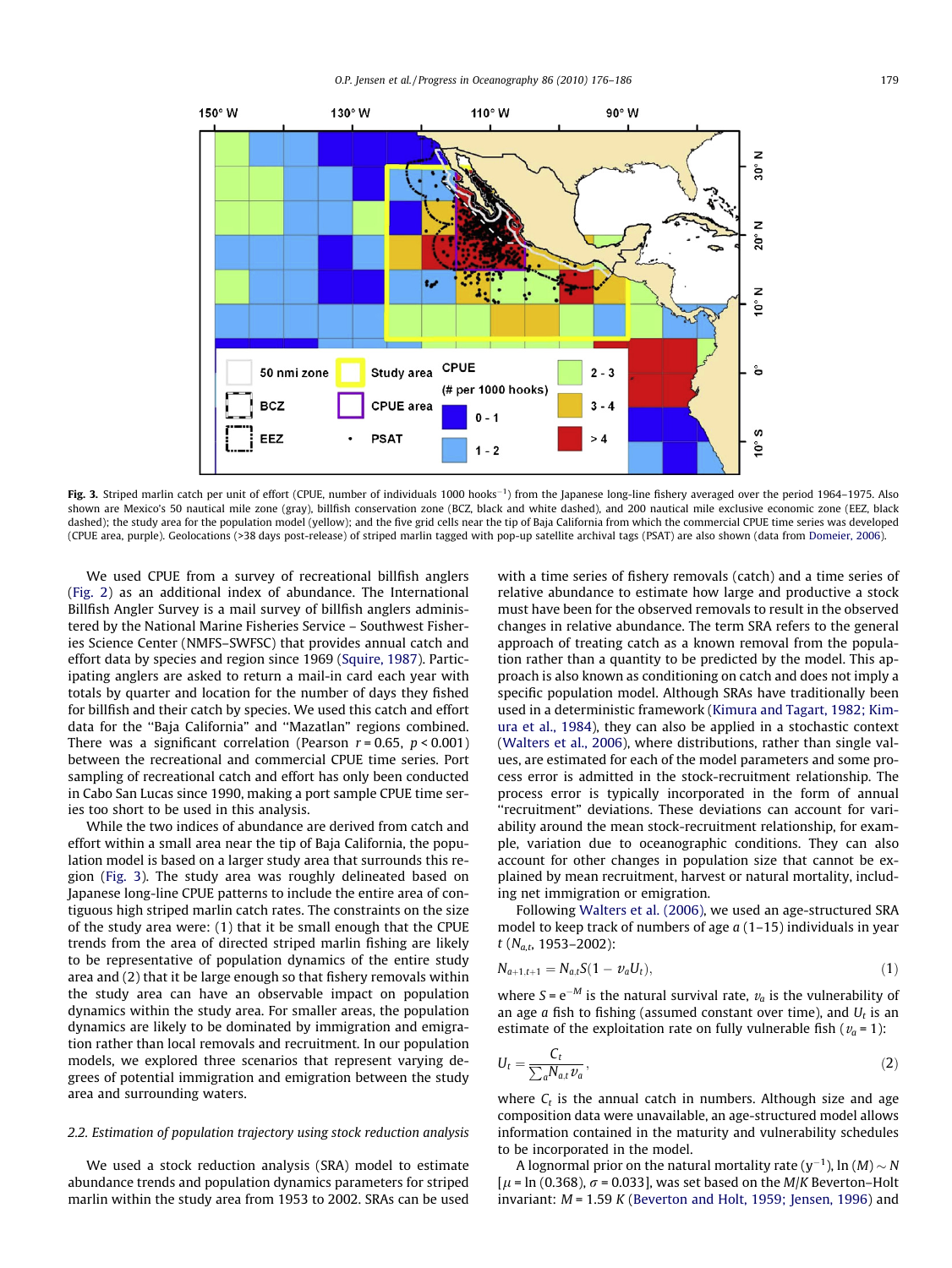an estimate of the von Bertalanffy growth rate parameter  $(K)$  of 0.23  $v^{-1}$  based on striped marlin from the BCS recreational fishery ([Melo-Barrera et al., 2003\)](#page-10-0). Similar life history based approaches to estimating M have been used for striped marlin stock assessment ([Hinton and Bayliff, 2002\)](#page-9-0).

An asymptotic vulnerability schedule was used to describe vulnerability-at-age:

$$
v_a = \frac{1}{1 + \exp(-(a - ah)/0.5)},
$$
\n(3)

where ah is the age at 50% vulnerability. A histogram of catch-atlength (see Fig. 2.3.1 in [Hinton and Bayliff, 2002\)](#page-9-0) for the northern part of the eastern Pacific Ocean shows a mode near 160 cm (4 years old) in the 1980s, with a somewhat larger size distribution in the 1970s and a smaller size distribution in the 1990s. To estimate an appropriate mode for the prior distribution of ah, we examined a graph of  $v_a$  multiplied by the stable age distribution for a given value of ah and total mortality rate. The product of  $v_a$  and numbers-at-age is proportional to catch-at-age. Across a range of plausible total instantaneous mortality rates (0.4–0.6), an age at 50% vulnerability  $(ah)$  of 3 years (144 cm) results in a mode near 160 cm for the product of vulnerability and numbers-at-age. We allowed for uncertainty in *ah* by placing a normal prior on this parameter centered at 3 years, with an arbitrary standard deviation of 0.5. The vulnerable population size in year  $t$  ( $N_t$ ) is the sum of the element-wise product of the vulnerability schedule and the numbers-at-age.

Although changes are apparent in the catch-at-length data ([Hinton and Bayliff, 2002](#page-9-0)), indicating changes in either age structure or the vulnerability schedule, there were not enough size composition data available to fit more complicated length-based models. We did not attempt to account for potential differences in the vulnerability schedule between the recreational and commercial fisheries or changes through time in the vulnerability schedule. Changes in vulnerability can result from changes in fishing methods; however, such changes cannot be estimated without age composition time series. Even where age or length composition data are available, changes in vulnerability-at-age are frequently confounded with changes in age structure.

Annual recruitment to the first age class was assumed to follow a Beverton–Holt stock-recruitment function with lognormal recruitment deviations  $(w_t)$ :

$$
N_{1,t} = \left(\frac{\alpha E_{t-1}}{1 + \beta E_{t-1}}\right) \exp(w_t).
$$
\n(4)

The  $E_{t-1}$  are the number of spawners in the previous year, the product of the numbers-at-age vector  $N_{1-15,t}$  and an asymptotic maturity schedule (analogous to Eq. (3)),  $m_a$ , with an age at 50% maturity of 3 years (144 cm, [Kume and Joseph, 1969\)](#page-10-0). The stockrecruitment parameters  $\alpha$  and  $\beta$  were parameterized in terms of the [Goodyear \(1980\)](#page-9-0) recruitment compensation ratio  $(K)$  as:

$$
\alpha = \frac{K}{\varphi_E} \text{ and } \beta = \frac{(K-1)}{(N_{1,0}\varphi_E)},
$$
\n(5,6)

where  $\varphi_E$  is the spawners per recruit at unfished equilibrium (the sum of the element-wise product of the natural survival to age and maturity schedule vectors) and  $N_{1,0}$  is the mean recruitment in year zero, a parameter to be estimated. The Beverton–Holt function was chosen because it appears to be the most common form of stock-recruitment relationship seen in empirical analyses ([Myers](#page-10-0) [et al., 1999](#page-10-0)), and there is no evidence that the mechanisms believed to generate Ricker stock-recruitment relationships (i.e., strong cannibalism, spawning site destruction by adults, or disease transmission; [Hilborn and Walters, 1992\)](#page-9-0) are relevant to striped marlin populations. The  $w_t$  represent a combination of apparent variability in recruitment that is not explained by the Beverton–Holt model

and net immigration of recruits from outside the study area. These two factors are not distinguishable.

We used Markov Chain Monte-Carlo (MCMC) simulation in AD Model Builder (Otter Research Ltd., Sydney, British Columbia) to integrate over uncertainty in the model parameters. Fitting was conducted using two leading parameters: MSY, the maximum sustainable yield, and  $F_{MSY}$ , the instantaneous fishing mortality rate that results in MSY. [Martell et al. \(2008\)](#page-10-0) suggest using these leading parameters rather than  $K$  and  $N_{1,0}$  because this approach reduces correlation between the leading parameters and therefore improves model fitting. The relationship between model parameters,  $N_{1,0}$  and K, and the leading parameters used for fitting,  $F_{MSY}$  and MSY is given in Eqs. (4) and (5) in [Martell et al. \(2008\).](#page-10-0) We drew 200,000 MCMC samples, discarded the first 100,000, and retained every 50th sample from the remaining 100,000. Convergence was assessed using Gelman and Rubin's potential scale reduction factor for two independent MCMC chains ([Gelman et al., 2000](#page-9-0)).

We placed priors on both leading parameters. The prior on MSY was lognormal, corresponding to a normal distribution with mean equal to the long-term average annual harvest (70,000) and a CV of 25%. A lognormal prior corresponding to a normal distribution with mean = M and a CV of 50% was used for  $F_{MSV}$ . Assuming that the CPUE time series are proportional to vulnerable stock size  $(N_t)$  with lognormal observation error, the objective function for the data was the concentrated log likelihood of the parameters given the catch and the two CPUE time series:

$$
\ln L = -\sum_{t=1}^{n} \left( \ln(\sigma) + \frac{(z_t - \bar{z})^2}{2\sigma^2} \right),\tag{7}
$$

where  $\sigma^2$  is the observation error variance,  $z_t = \ln(\text{CPUE}_t N_t^{-1})$  and  $\bar{z}$ is the mean of the  $z_t$ , i.e., the natural log of the maximum-likelihood estimate of the catchability coefficient,  $q$  ([Walters and Martell,](#page-10-0) [2004](#page-10-0)).

We allowed for the possibility that  $N_{1,0}$  may have been lower than unfished equilibrium recruitment by introducing an additional parameter  $(F_0)$ , the equilibrium fishing mortality rate experienced by the population before the start of the modeled period (i.e., before 1953). The first recorded catch of striped marlin in the study area by the Japanese long-line fleet occurred in 1954. It is possible, however, that earlier catches of striped marlin outside the study area by the Japanese fleet or inside the study area by recreational and artisanal fishermen could have affected abundance and recruitment within the study area. We placed a beta prior on  $F_0: [F_0 \sim \text{Beta}(1, 3)].$ 

We considered three scenarios: purely deterministic recruitment ( $\rho$  = 1, i.e., observation error only), moderate process error ( $\rho$  = 0.75), and high process error ( $\rho$  = 0.5), where  $\rho$  is the proportion of the total error variance  $(\kappa)$  due to observation error ( $\rho \kappa = \sigma^2$ ). For the  $\rho = 1$  scenario, we tested the hypothesis that the Southern Oscillation Index (SOI) can explain some of the apparent variability around the mean stock-recruitment relationship:

$$
w_t = r \cdot \text{SOI}_t,\tag{8}
$$

where  $SOL_t$  is the z-standardized SOI, and  $r$  is a coefficient (equivalent to the Pearson correlation coefficient between the deviations and the SOI) to be estimated in the model. For the models with process error, the  $w_t$  were assumed to be normally distributed random deviations with mean zero and standard deviation =  $\sqrt{(1-\rho)\kappa}$ . The concentrated log likelihood for the models with process error is then:

$$
\ln L = -\sum_{t=1}^{n} \left( \ln \left( \sqrt{\rho \kappa} \right) + \frac{(z_t - \bar{z})^2}{2\rho \kappa} \right)
$$

$$
- \sum_{t=1}^{n} \left( \ln \left( \sqrt{(1 - \rho)\kappa} \right) + \frac{w_t^2}{2((1 - \rho)\kappa)} \right). \tag{9}
$$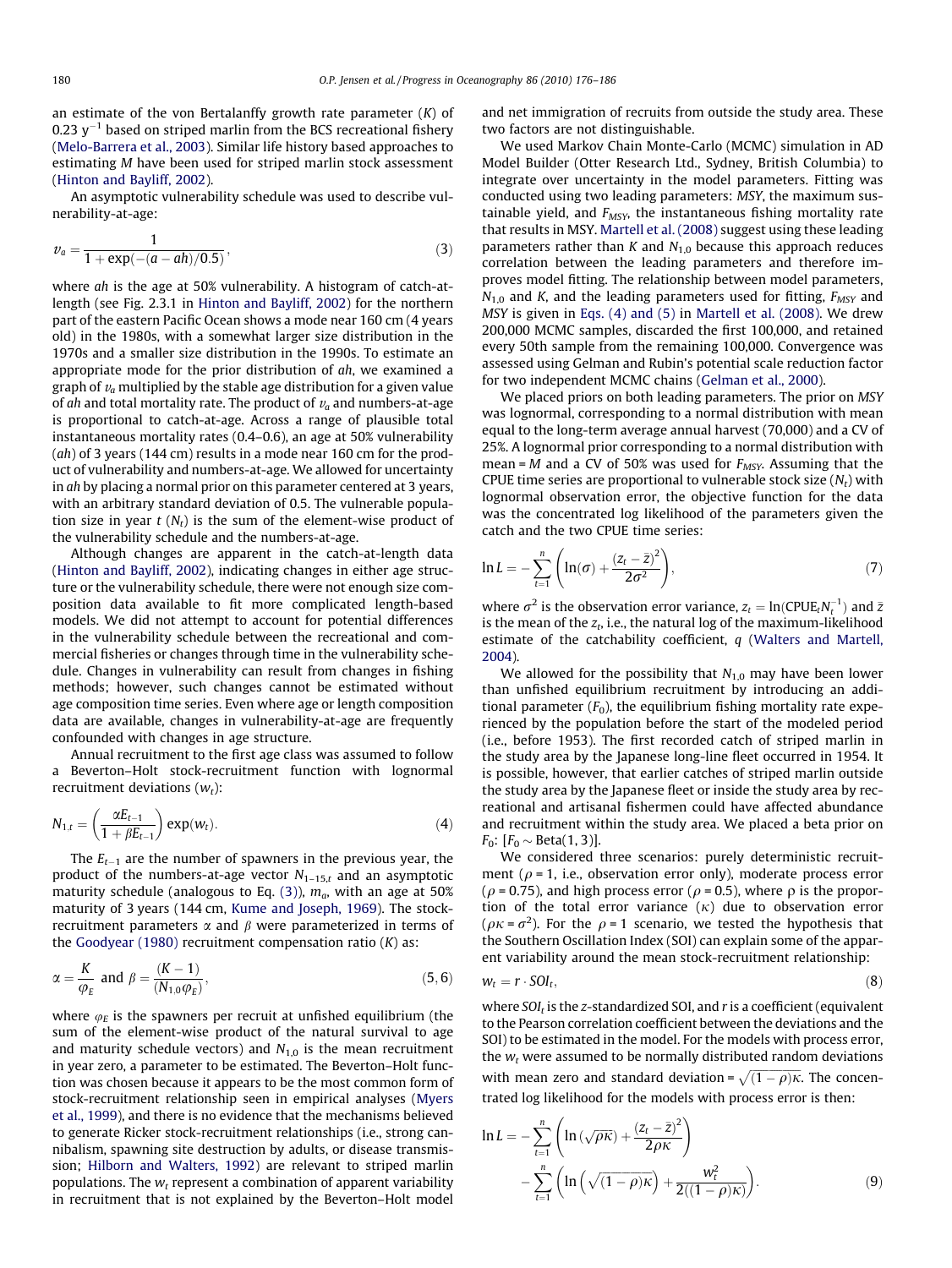

**Fig. 4.** Time series of modeled vulnerable population size (N<sub>t</sub> × 100,000) for the (A) deterministic, (B) 25% process error, and (C) 50% process error scenarios. High probability values are shown in darker regions, low values in light regions. The white line represents the modal value. Vertical dashed lines denote the two commercial long-line closures.

For each scenario, we assessed the effects of closing Mexico's EEZ to long-lining during each of the two closures (1977–1980 and 1984–1985) by estimating the marginal posterior distribution of the ratio of abundance in the first year of the closure to the abundance in the year following the closure. We assessed the potential impact of catch-and-release by calculating the ratio of population size in the year 2000 under two extremes: 100% release of the recreational catch and 100% retention during the years 1990–1999 (the decade for which reliable recreational catch data were available). We assumed a 90% survival rate of released fish. This rate is optimistic [\(Domeier et al., 2003](#page-9-0)) and assumes that the least harmful recreational fishing gear (lures) and best release practices would be used.

### 3. Results

The three model scenarios resulted in similar time series of vulnerable abundance  $(N_t)$ , with an initial period of declining abundance from the early 1960s until the mid 1970s followed by two distinct increases coincident with the two closures, and a constant or slightly increasing trend from the late 1980s to 2002 (Fig. 4). Estimates of the percent increase in vulnerable abundance during each of the closures indicate substantial local rebuilding during the earlier (1977–1980; [Fig. 5](#page-6-0), column 1) 4-year closure and modest increases during the later (1984–1985; [Fig. 5,](#page-6-0) column 2) 2-year closure. The posterior mode of the percent increase during the 4 year closure was 21% (90% Bayesian Credible Interval, BCI = 12– 36) under the observation error only scenario, 12% (BCI = 0–36) under the 25% process error scenario, and 22% (BCI = 3–51) under the 50% process error scenario. For the 2-year closure, the posterior mode of the percent change in vulnerable numbers was 12% (BCI = 3–23) under the observation error only scenario, 6%  $(BCI = -1)$  to 28) under the 25% process error scenario, and 9% (BCI =  $-2$  to 34) under the 50% process error scenario.

The effect of recreational catch-and-release was smaller [\(Fig. 5,](#page-6-0) column 3). Relative to 100% retention of the recreational catch, a policy of 100% recreational catch-and-release during the 1990s would have led to increases in abundance by the year 2000 of 7.5% (BCI = 3.4–9.5) under the observation error only scenario, 2.8% (BCI = 1.3–7.9) under the 25% process error scenario, and 3.4% (BCI = 1.4–8.2) under the 50% process error scenario.

There was a weak, but statistically significant effect of the SOI on recruitment deviations ([Fig. 6](#page-6-0)). The posterior mode of  $r$ , the Pearson correlation coefficient, between the SOI and the recruitment deviations, was 0.14 (BCI = 0.04–0.22). A positive correlation coefficient indicates that the recruitment deviations were generally positive (i.e., recruitment was higher than predicted by the stock-recruitment model) in above average SOI years, which are associated with cooler, La Niña conditions. Values of r are not meaningful (and were not calculated) under the scenarios with process error because a fixed fraction of the total variability is assigned a priori to random recruitment deviations.

The influence of the priors on  $F_{MSY}$  and ah became progressively stronger as more process error was admitted [\(Fig. 7](#page-7-0)), while MSY was relatively insensitive to the prior under all three process error scenarios. The prior density for M strongly influenced the marginal posterior density for M, reflecting a lack of information on mortality rate in the non-age-structured CPUE data. The marginal posterior densities of  $F_0$  were relatively independent of the weak prior placed on this parameter.

The stock-recruitment relationship [\(Fig. 8A](#page-8-0)) shows unusually weak recruitment compensation (K falls in the range of 1.8 for the deterministic model to 2.2 for the 50% process error model)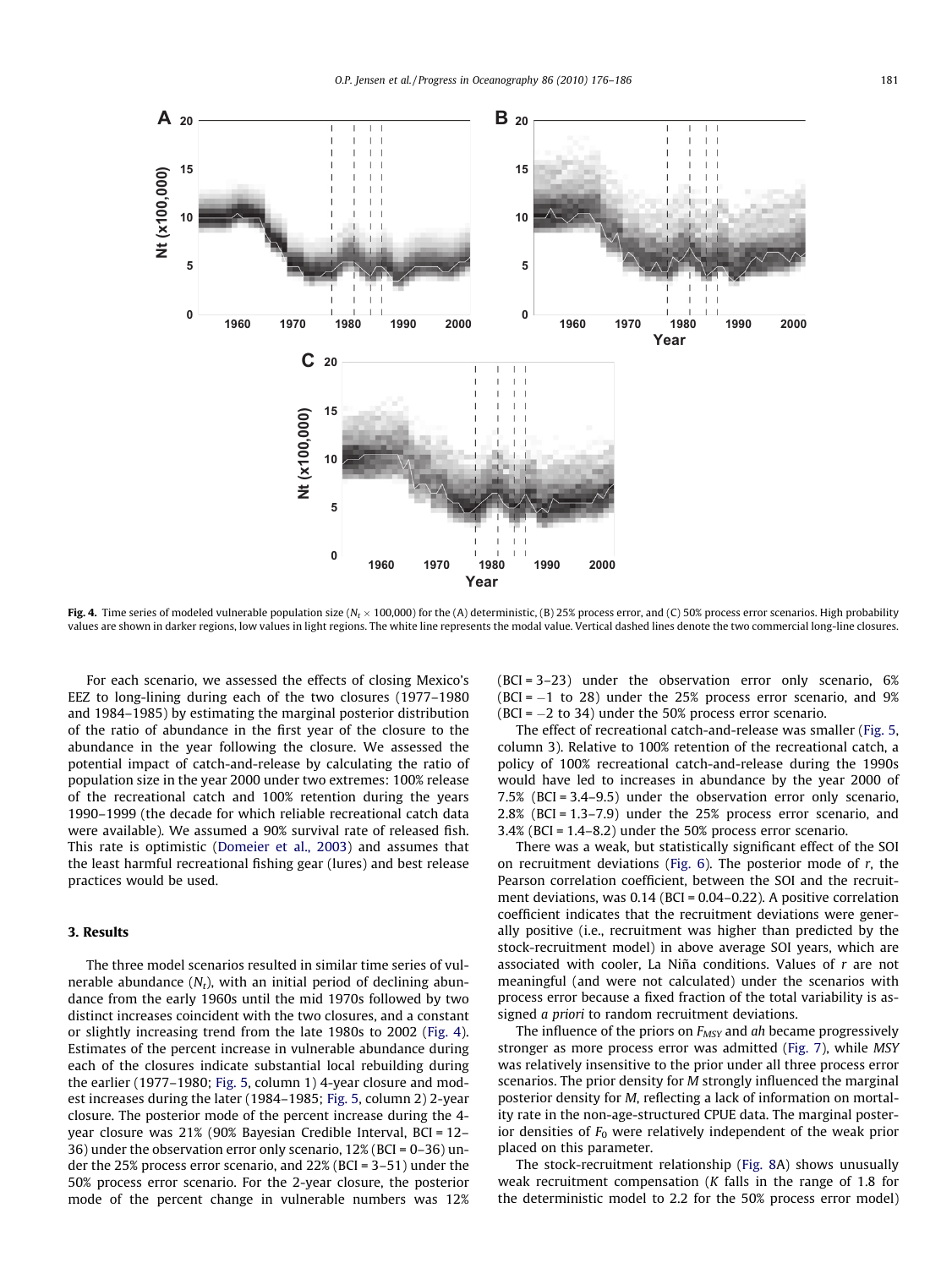<span id="page-6-0"></span>

Fig. 5. Marginal posterior distributions for (column 1) the percent increase in vulnerable abundance from 1977–1981 and (column 2) 1984–1986, and (column 3) the percent increase in vulnerable abundance in the year 2000 for strict catch-and-release relative to no catch-and-release during the period 19,901,999. Rows represent (row 1) the deterministic, (row 2) 25% process error, and (row 3) 50% process error scenarios. Posterior distributions are based on 2000 systematic samples from an MCMC chain of length 200,000 where the first 100,000 were discarded to allow for convergence. The proportion of samples for which the percent increase is <0 (p) is given in each panel.



Fig. 6. Marginal posterior distribution of the Pearson correlation coefficient  $(r)$ between the Southern Oscillation Index (SOI) and recruitment deviations under the deterministic (i.e. observation error only) scenario. Posterior distribution is based on 2000 systematic samples from an MCMC chain of length 200,000 where the first 100,000 were discarded to allow for convergence.

as the model attempts to explain early declines in CPUE. Although such low values of K are at the lower end of observed values from other populations ([Myers et al., 1999](#page-10-0)), K showed only a modest negative relationship with the percent change in population size during the closures ( $r^2$  ranged from 0.17 for the deterministic model to 0.001 for the 50% process error model). In keeping with the trends in K, recruitment was generally less variable as more process error was permitted ([Fig. 8](#page-8-0)B). Model fits improved as process error increased ([Fig. 8C–E](#page-8-0)); however, even the 50% process error model was unable to fully replicate early declines in CPUE.

### 4. Discussion

This analysis is unique in that it demonstrates the effect of a closed area for a large pelagic marine species. Most previous analyses of closed areas or marine reserves have focused on relatively sedentary benthic species, particularly coral reef fishes ([Halpern,](#page-9-0) [2003\)](#page-9-0). A network of high-seas marine reserves has been proposed ([IUCN, 2004\)](#page-10-0), yet, to date, there is little evidence that marine reserves would be an effective tool for large pelagic fishes. Indeed, model results (e.g. [Martell et al., 2005\)](#page-10-0) suggest that such reserves would need to be exceedingly large if they were to offer significant protection to such species. Our results show that this may not always be true.

Under all of the scenarios considered here, our model results confirm [Squire and Au's \(1990\)](#page-10-0) observation of rapid recovery of striped marlin following the 1977–1980 closure and suggest modest recovery following the shorter 1984–1985 closure as well. However, the magnitude of the recovery appears smaller than raw CPUE data suggest. This discrepancy could have at least two explanations: part of the increase in CPUE during these closures is the result of random unexplained variability, or the population recovered more rapidly in the ''core area" near the southern tip of Baja California, following the hypothesis proposed by [Squire](#page-10-0) [and Au \(1990\)](#page-10-0). Based on our model results, we cannot distinguish between these two explanations.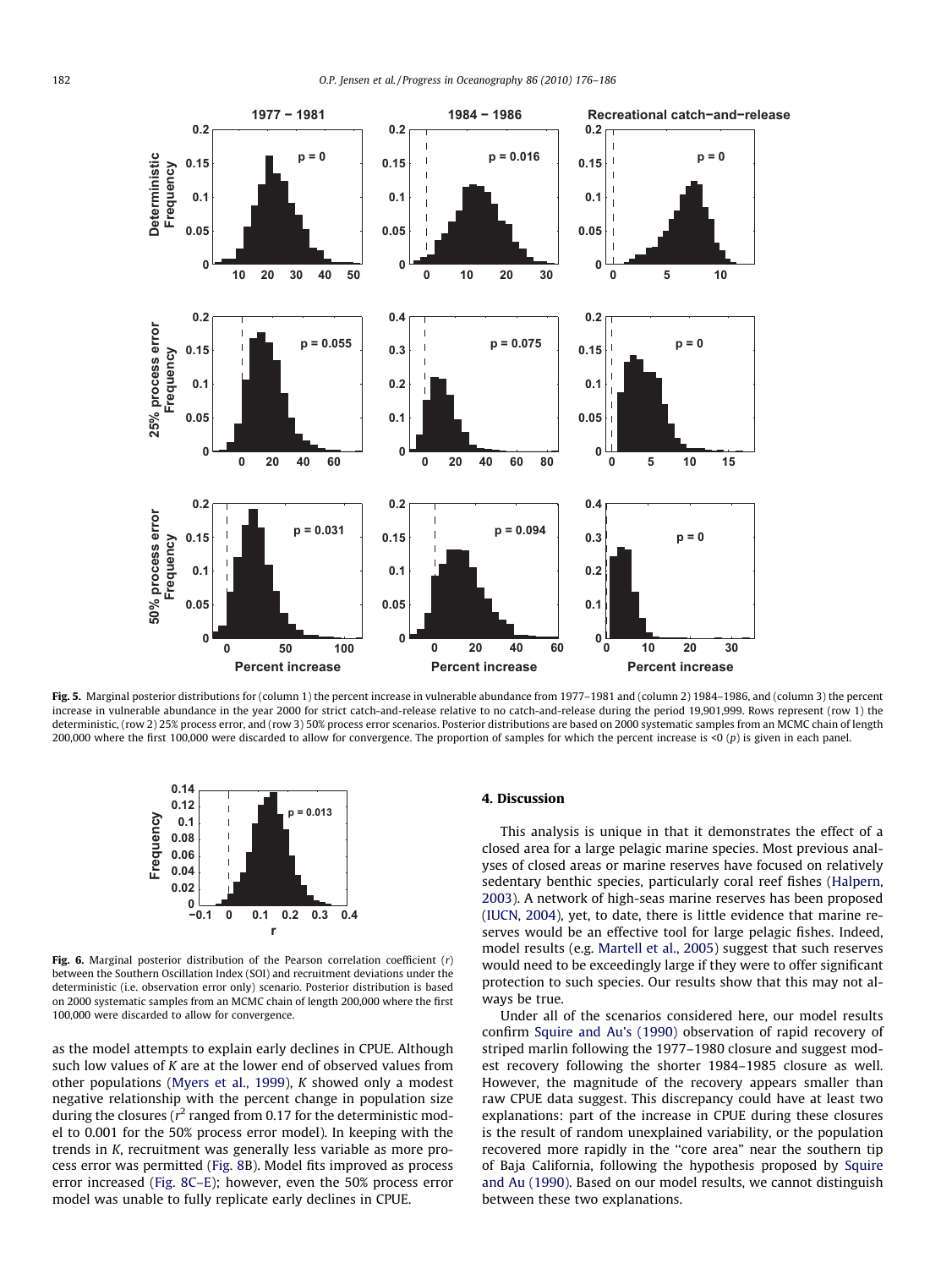<span id="page-7-0"></span>

Fig. 7. Normal kernel densities of the marginal posterior distributions (black lines) and the prior distributions (gray line) of model parameters under the deterministic (solid line), 25% process error (dashed line), and 50% process error scenarios (dotted line). Posterior densities are based on 2000 systematic samples from an MCMC chain of length 200,000 where the first 100,000 were discarded to allow for convergence.

Our finding that SOI is related to recruitment or net immigration is consistent with observations that striped marlin respond to extreme El Nino (warm) events by extending their distribution into areas which are otherwise too cold [\(Pearcy, 2002\)](#page-10-0). Striped marlin are most abundant in California waters during the summer when warm water from the south moves up into the near-shore region off southern California. Expansion of the population to the north (i.e., emigration outside the study area) during warm conditions could explain the finding of negative recruitment deviations during the negative (warm) phase of the SOI.

The relative completeness of the catch data are a source of uncertainty that cannot be represented in the model. There is an artisanal panga (a type of small open boat) fishery in Baja California that catches many pelagic species including striped marlin. The magnitude and trends of catches in this fishery are completely unknown. There has also been increasing conflict between the recreational and commercial fishing sectors in Baja California since the 1980s. Catch records rely heavily on self-reporting. In this environment, commercial fishing vessels may be more hesitant to report high catches of striped marlin. The most recent estimate of the bycatch rate of striped marlin in the Mexican Pacific was 5.8% ([San](#page-10-0)[tana-Hernandez, 2001\)](#page-10-0).

An additional significant source of uncertainty not captured by the model is potential changes in catchability not accounted for by our hook-depth standardization. A unit of fishing effort (1000s of long-line hooks or number of angler fishing days) is not equivalent through time as fishing gear and techniques change. Some of the patterns and variability in the CPUE time series are due to changes in catchability rather than changes in abundance, as assumed in the model. In addition to the hook-depth standardization, we addressed this issue by fitting the model to two independent CPUE timeseries. Changes in catchability resulting from changes in targeting or fishing gear are not likely to be correlated between the two time series as these fisheries use different gear and are driven by different motives. This approach reduces, but does not eliminate, the impact of catchability changes on our model outputs. There is a published standardized long-line CPUE time series for striped marlin (see Fig. 4.2.1 in [Hinton and Maunder, 2004](#page-9-0)); however, this CPUE time series is for the entire eastern Pacific Ocean, and is therefore not appropriate for our analysis that is more geographically limited. This standardized CPUE time series is qualitatively similar to the raw CPUE time series, although the extent of early declines in CPUE appears to be somewhat exaggerated by raw CPUE data.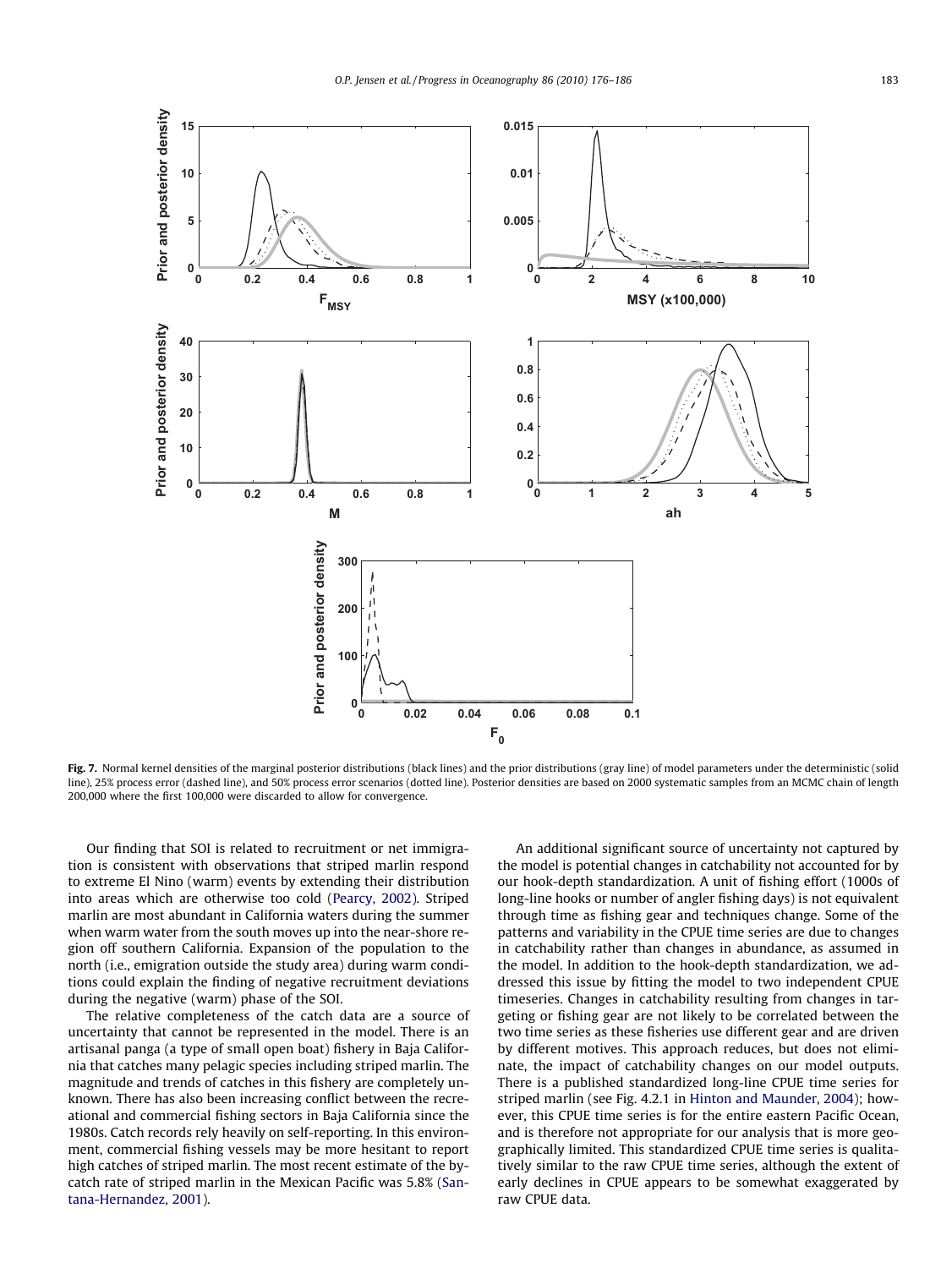<span id="page-8-0"></span>

Fig. 8. Stock-recruitment relationship (A) for the deterministic (solid line), Southern Oscillation Index (circles), 25% process error (squares), and 50% process error (diamonds) models; recruitment (age 1) time series (B, same symbols as in A); and modeled vulnerable population size (N<sub>t</sub> × 100,000, solid line) for the deterministic (C), 25% process error (D), and 50% process error (E) models. Catch per unit of effort divided by the maximum-likelihood estimate of catchability is shown in C-E for the long-line (circles) and recreational (squares) fisheries.

One of the persistent difficulties in modeling the population dynamics of highly migratory species has been the problem of stock structure. Simply put, it's hard to know where to draw the line marking the extent of a fish stock's distribution when the species in question is capable of transoceanic movements. Mark-recapture studies using individually numbered plastic or stainless steel tags suggest that all billfish are capable of long-distance movements ([Ortiz et al., 2003](#page-10-0)). However, for striped marlin, the vast majority of recaptures typically occur within 1000 km of the release location. For example, 90% of the 360 recaptures of tagged striped marlin occurred within 1000 km of the release location; 83% occurred within 1000 km when only the 157 tags at liberty for over 90 days are considered (Jensen, unpubl. analysis of [Ortiz](#page-10-0) [et al., 2003](#page-10-0) database). It's difficult to know how to interpret these data because most tag returns are from recreational fisheries that have a very limited and discontinuous distribution. Furthermore, fishing effort and reporting rates are generally unknown but likely to vary substantially among regions [\(Ortiz et al., 2003\)](#page-10-0). For these and other reasons, tag data have not been directly incorporated into other recent stock assessments of striped marlin ([Langley](#page-10-0) [et al., 2006\)](#page-10-0).

Genetic studies ([Graves and McDowell, 1994; McDowell and](#page-9-0) [Graves, 2008](#page-9-0)) have also supported the idea that striped marlin can show stock structure at a spatial scale of a few thousand kilometers. More specifically, analysis of multi-locus microsatellite genotypes showed significant genetic heterogeneity between adult striped marlin caught off of Baja California and those from the North Pacific (Taiwan, Japan, Hawaii and California) and Ecuador ([McDowell and Graves, 2008](#page-10-0)). This finding suggests extremely limited interbreeding among these regions but does not rule out mixing among regions for feeding or other non-breeding purposes.

A large PSAT study ([Domeier, 2006\)](#page-9-0) showed limited dispersal of adult striped marlin tagged off of Baja California and tracked for up to 9 months [\(Fig. 3\)](#page-3-0). It is clear that striped marlin aggregate in this region, and both larvae ([González-Armas et al., 1999, 2006](#page-9-0)) and mature females have been found here ([Rodríguez-Jaramillo et al.,](#page-10-0) [2007\)](#page-10-0). It is not clear what fractions of adults in the region reproduce and contribute to future generations. Our model results are equivocal on this question. The fact that the closed (observation error only) and open scenarios resulted in broadly similar population trajectories and estimates of recovery during the two long-line closures argues that immigration and emigration may not play as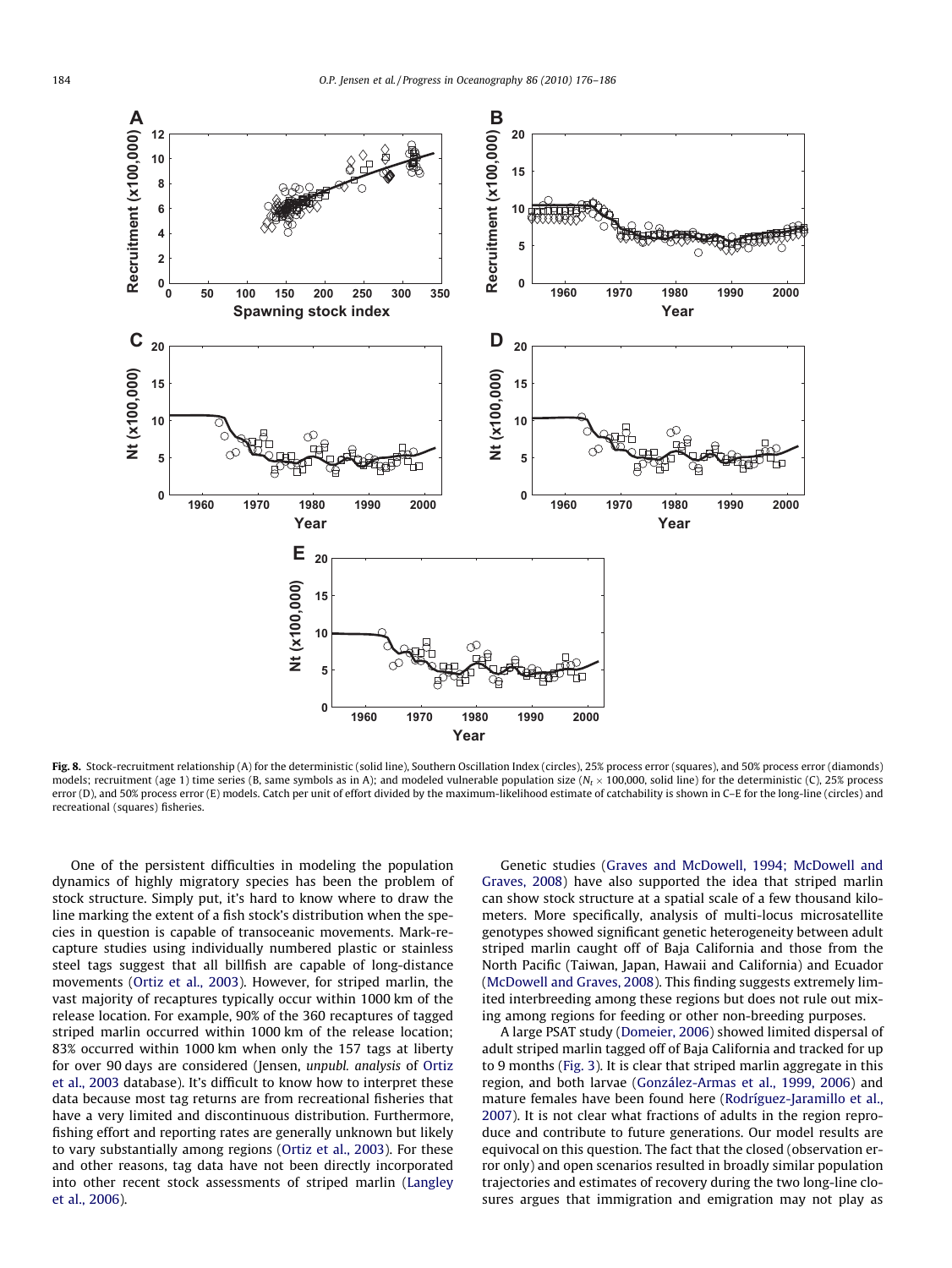<span id="page-9-0"></span>large a role at this spatial scale as might be expected for a ''highly migratory species".

The question of mixing rates and the spatial distribution of temporary immigrants is critical for the evaluation of marine protected areas. A temporary immigrant that does not spawn in this region has little impact on future population size within the region. Protecting areas made up largely of temporary immigrants would do relatively little to protect local abundance. In contrast, protecting areas made up mostly of spawners would have a disproportionate impact on future local abundance. This question may be solved in the future through genetic sampling of large numbers of striped marlin throughout this region. Our results lend support to [McDo](#page-10-0)[well and Graves' \(2008\)](#page-10-0) assertion that conservation and management of striped marlin should focus on smaller regions than have been considered in the past.

Uncertainty over stock structure need not delay action to protect striped marlin populations. Under all of the scenarios considered in this analysis, past closures of Mexican waters to long-line fishing lead to rapid increases in abundance. Complete closure of long-line fisheries in Mexican waters would likely involve substantial costs, although long-lining has been declining recently as purse-seining (which involves less billfish bycatch) has become more profitable in the ETP. Billfish caught by long-lines are often alive when the gear is retrieved ([Jackson and Farber, 1998; Lee](#page-10-0) [and Brown, 1998](#page-10-0)). Regulations requiring the release of billfish have been implemented in the US Atlantic long-line fishery ([NMFS,](#page-10-0) [1988\)](#page-10-0), and have been recommended by [ICCAT \(2007\)](#page-10-0) for all high-seas commercial fisheries in the Atlantic. Similar policies have not yet been enacted in the Pacific, but may prove to be a cost-effective conservation measure. Our analysis shows that any approach that significantly reduces mortality of billfish in Mexican waters will likely result in local increases in striped marlin abundance.

Although our primary results were robust to different levels of process error, there are other sources of uncertainty that could not be fully accounted for. Wider release of catch-at-age data from the Japanese long-line fishery would allow for estimation of the natural mortality rate and provide more information on recruitment variability and vulnerability-at-age. Set-level information on long-line fishing gear (e.g. hooks-per-basket) and technique (e.g. set time and soak time) would permit more sophisticated effort standardization. Future extensions of this work which incorporate these valuable data sources may increase the accuracy and precision of advice regarding the use of area closures for management of striped marlin.

#### Acknowledgements

We thank Russ Nelson, Guillermo Alvarez, and Ellen Peel for assistance in gathering information about the recreational striped marlin fishery and for access to The Billfish Foundation's tag database. We appreciate the help of Keith Bigelow, Chris Boggs, Pierre Kleiber, Gerard DiNardo, and Michael Hinton in obtaining and interpreting longline catch and effort data, and Rand Rasmussen in obtaining data from the International Billfish Angler Survey. Michael Hinton and two anonymous reviewers provided helpful comments on an earlier version of this ms. We also thank Eric Prince for providing access to the NMFS tag database. This project was funded by a National Science Foundation Grant OCE 9731531 to JFK.

#### References

Bartholomew, A., Bohnsack, J.A., 2005. A review of catch-and-release angling mortality with implications for no-take reserves. Reviews in Fish Biology and Fisheries 15, 129–154.

- Beverton, R.J.H., Holt, S.J., 1959. A review of the lifespans and mortality rates of fish in nature and the relationship to growth and other physiological characteristics. Ciba Foundation Colloquium on Aging 5, 142–177.
- Bigelow, K., Musyl, M.K., Poisson, F., Kleiber, P., 2006. Pelagic longline gear depth and shoaling. Fisheries Research 77, 173–183.
- Block, B.A., Dewar, H., Farwell, C., Prince, E.D., 1998. A new satellite technology for tracking the movements of Atlantic bluefin tuna. Proceedings of the National Academy of Sciences 95, 9384–9389.
- Bromhead, D., Pepperell, J., Wise, B., Findlay, J., 2004. Striped Marlin: Biology and Fisheries. Bureau of Rural Sciences, Canberra, Australia.
- Campbell, R., Davis, T., Edwards, B., Henry, G., Kalish, J., Lamason, B., Pepperell, J., Ward, P., 2002. Assessment of Black Marlin and Blue Marlin in the Australian Fishing Zone: Report of the Black and Blue Marlin Working Group. Department of Agriculture, Fisheries and Forestry, Canberra, Australia.
- Coggins, L.G., Catalano, M.J., Allen, M.S., Pine, W.E., Walters, C.J., 2007. Effects of cryptic fishing mortality on fishery sustainability and performance. Fish and Fisheries 8, 1–15.
- Coleman, F.C., Figueira, W.F., Ueland, J.S., Crowder, L.B., 2004. The impact of United States recreational fisheries on marine fish populations. Science 305, 1958– 1960.
- Collette, B.B., McDowell, J.R., Graves, J.E., 2006. Phylogeny of recent billfishes (Xiphioidei). Bulletin of Marine Science 79, 455–468.
- Cooke, S.J., Suski, C.D., 2004. Are circle hooks an effective tool for conserving marine and freshwater recreational catch-and-release fisheries? Aquatic Conservation: Marine and Freshwater Ecosystems 14, 299–326.
- Cramer, J., 2004. Life after catch and release. Marine Fisheries Review 66, 27–30.
- Ditton, R.B., Clark, D.J., Chaparro, R.S., 1999. A human dimensions perspective on the billfish fishery in Puerto Rico. Proceedings of the Gulf and Caribbean Fisheries Institute 46, 274–288.
- Ditton, R.B., Stoll, J.R., 2003. Social and economic perspective on recreational billfish fisheries. Marine Freshwater Research 54, 545–554.
- Domeier, M.L., Dewar, H., Nasby-Lucas, N., 2003. Mortality rate of striped marlin (Tetrapturus audax) caught with recreational tackle. Marine Freshwater Research 54, 435–445.
- Domeier, M.L., 2006. An analysis of Pacific striped marlin (Tetrapturus audax) horizontal movement patterns using pop-up satellite archival tags. Bulletin of Marine Science 79, 811–825.
- Findlay, J., Cross, C.M., Bodsworth, A.G., 2003. Marlin fisheries management in Australia. Marine Freshwater Research 54, 535–543.
- Gelman, A., Carlin, J.B., Stern, H.S., Rubin, D.B., 2000. Bayesian Data Analysis, second ed. Chapman & Hall, London, UK.
- Gerber, L.R., Botsford, L.W., Hastings, A., Possingham, H.P., Gaines, S.D., Palumbi, S.R., Andelman, S., 2003. Population models for marine reserve design: a retrospective and prospective synthesis. Ecological Applications 13, S47–S64.
- González-Armas, R., Sosa-Nishizaki, O., Funes-Rodriguez, R., Levy-Perez, V.A., 1999. Confirmation of the spawning area of the striped marlin Tetrapturus audax in the ''so-called" core area of the Eastern Tropical Pacific off Mexico. Fisheries Oceanography 8, 238–242.
- González-Armas, R., Klett-Traulsen, A., Hernández-Herrera, A., 2006. Evidence of billfish reproduction in the southern Gulf of California, Mexico. Bulletin of Marine Science 79, 705–717.
- Goodyear, C.P., 1980. Compensation in fish populations. In: Hocutt, C.H., Stauffer, J.R. (Eds.), Biological Monitoring of Fish. D.C. Heath and Company, Lexington, MA, pp. 253–280.
- Goodyear, C.P., Prince, E.D., 2003. US Recreational Harvest of White Marlin. ICCAT Collection Volume of Scientific Papers 55, pp. 624–632.
- Graves, J.E., McDowell, J.R., 1994. Genetic analysis of striped marlin Tetrapturus audax population structure in the Pacific Ocean. Canadian Journal of Fisheries and Aquatic Sciences 51, 1762–1768.
- Graves, J.E., Horodysky, A.Z., 2009. Does hook choice matter? The effects of three circle hook models on post-release survival of white marlin. North American Journal of Fisheries Management 28, 471–480.
- Gunn, J.S., Patterson, T.A., Pepperell, J.G., 2003. Short-term movement and behaviour of black marlin Makaira indica in the Coral Sea as determined through a pop-up satellite archival tagging experiment. Marine and Freshwater Research 54, 515–525.
- Halpern, B.S., 2003. The impact of marine reserves: do reserves work and does reserve size matter? Ecological Applications 13, S117–S137.
- Hilborn, R., Walters, C.J., 1992. Quantitative Fisheries Stock Assessment. Chapman & Hall, London, UK.
- Hilborn, R., Orensanz, J.M., Parma, A.M., 2005. Institutions, incentives and the future of fisheries. Philosophical Transactions of the Royal Society B – Biological Sciences 360, 47–57.
- Hinton, M.G., Bayliff, W.H., 2002. Status of striped marlin in the eastern Pacific Ocean in 2001 and outlook for 2002. Stock Assessment Report. Inter-American Tropical Tuna Commission. W.H. Bayliff, La Jolla, California, USA, vol. 3, pp. 328–364.
- Hinton, M.G., Maunder, M.N., 2004. Status of striped marlin in the eastern Pacific Ocean in 2002 and outlook for 2003–2004. Inter-American Tropical Tuna Commission. La Jolla, CA, USA, vol. 4, pp. 287–310.
- Holdsworth, J., Saul, P., Browne, G., 2003. Factors effecting striped marlin catch rate in the New Zealand recreational fishery. Marine and Freshwater Research 54, 473–481.
- Hoolihan, J., 2003. Sailfish movement in the Arabian Gulf: a summary of tagging efforts. Marine and Freshwater Research 54, 509–513.
- Horodysky, A., Graves, J., 2005. Application of pop-up satellite archival tag technology to estimation of postrelease survival of white marlin (Tetrapturus